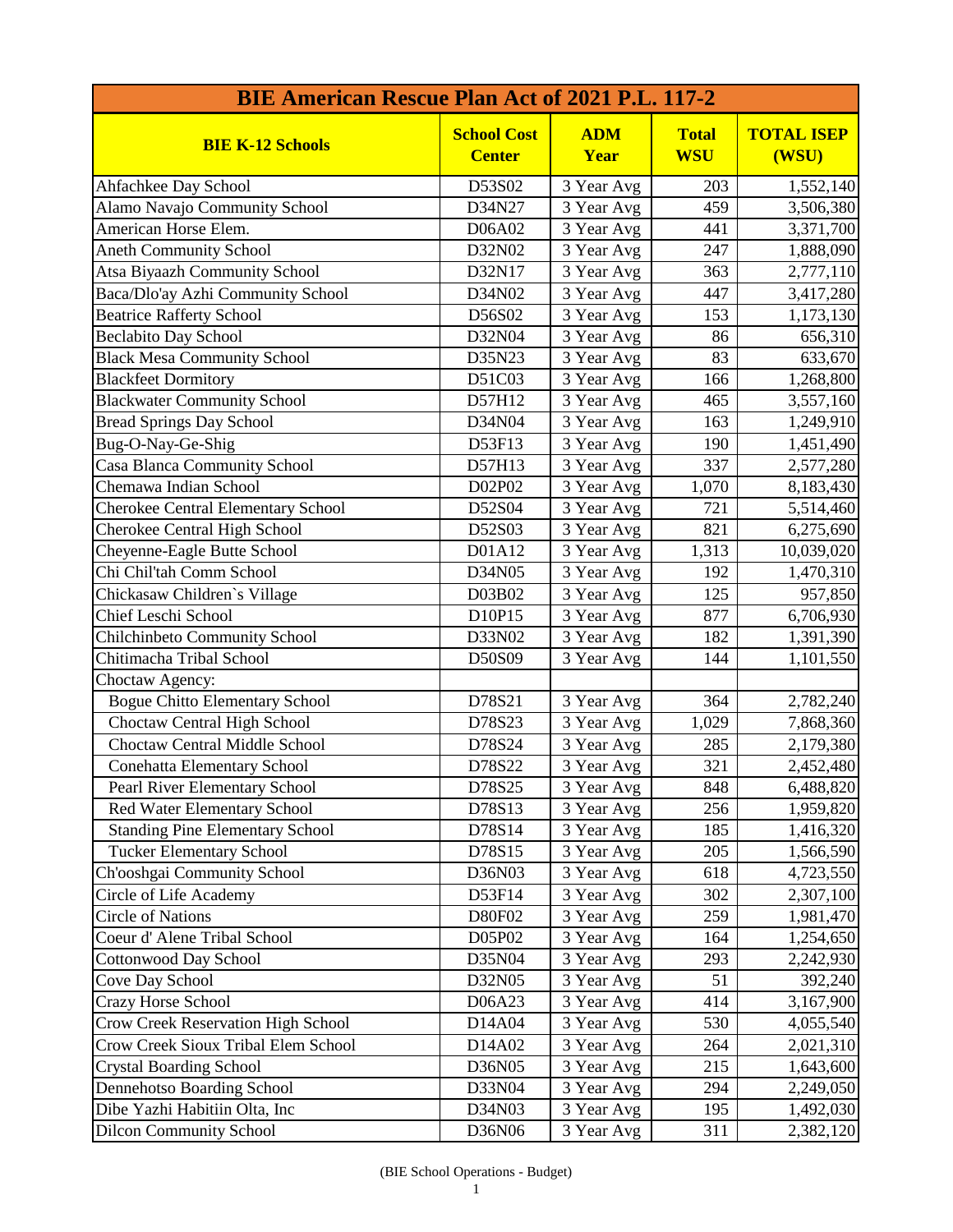| <b>BIE American Rescue Plan Act of 2021 P.L. 117-2</b> |                                     |                    |                            |                            |
|--------------------------------------------------------|-------------------------------------|--------------------|----------------------------|----------------------------|
| <b>BIE K-12 Schools</b>                                | <b>School Cost</b><br><b>Center</b> | <b>ADM</b><br>Year | <b>Total</b><br><b>WSU</b> | <b>TOTAL ISEP</b><br>(WSU) |
| Dishchii'bikoh Community School                        | D52H11                              | 3 Year Avg         | 738                        | 5,642,170                  |
| Duckwater Shoshone Elementary School                   | D61J03                              | 3 Year Avg         | 28                         | 217,490                    |
| <b>Dunseith Day School</b>                             | D11A02                              | 3 Year Avg         | 376                        | 2,872,400                  |
| Dzilth-Na-O-Dith-Hle Community School                  | D34N24                              | 3 Year Avg         | 349                        | 2,672,110                  |
| <b>Enemy Swim Day School</b>                           | D09A03                              | 3 Year Avg         | 231                        | 1,768,410                  |
| Eufaula Dormitory                                      | D07B02                              | 3 Year Avg         | 132                        | 1,005,950                  |
| <b>First Mesa Elementary School</b>                    | D65H11                              | 3 Year Avg         | 195                        | 1,487,970                  |
| Flandreau Indian Boarding School                       | D70A02                              | 3 Year Avg         | 697                        | 5,329,620                  |
| Fond du Lac Ojibwe School                              | D53F15                              | 3 Year Avg         | 218                        | 1,667,150                  |
| <b>Gila Crossing Community School</b>                  | D57H14                              | 3 Year Avg         | 599                        | 4,582,610                  |
| Greasewood Springs Community School, Inc               | D36N08                              | 3 Year Avg         | 367                        | 2,803,420                  |
| Greyhills Academy High School                          | D33N22                              | 3 Year Avg         | 471                        | 3,600,140                  |
| Haak'u Community School                                | D20M02                              | 3 Year Avg         | 240                        | 1,835,930                  |
| Hanaa'dli Community School                             | D34N06                              | 3 Year Avg         | 129                        | 982,780                    |
| Hannahville Indian School                              | D60F07                              | 3 Year Avg         | 222                        | 1,694,230                  |
| Havasupai Elementary School                            | D65H23                              | 3 Year Avg         | 109                        | 834,950                    |
| Hopi Day School                                        | D65H13                              | 3 Year Avg         | 225                        | 1,717,170                  |
| Hopi Jr/Sr High School                                 | D65H22                              | 3 Year Avg         | 759                        | 5,802,160                  |
| Hotevilla Bacavi Community School                      | D65H14                              | 3 Year Avg         | 181                        | 1,384,120                  |
| Hunters Point Boarding School                          | D36N11                              | 3 Year Avg         | 289                        | 2,213,720                  |
| <b>Indian Island School</b>                            | D57S02                              | 3 Year Avg         | 114                        | 868,600                    |
| Indian Township School                                 | D55S02                              | 3 Year Avg         | 133                        | 1,019,720                  |
| <b>Isleta Elementary School</b>                        | D20M04                              | 3 Year Avg         | 152                        | 1,162,570                  |
| Jeehdeez'a Elementary School                           | D35N06                              | 3 Year Avg         | 217                        | 1,655,840                  |
| Jemez Day School                                       | D20M05                              | 3 Year Avg         | 212                        | 1,617,450                  |
| Jicarilla Dormitory                                    | D25M33                              | 3 Year Avg         | 25                         | 193,860                    |
| JKL Bahweting Anishnabe School                         | D60F02                              | 3 Year Avg         | 493                        | 3,766,700                  |
| John F. Kennedy Day School                             | D52H12                              | 3 Year Avg         | 289                        | 2,213,870                  |
| <b>Jones Academy</b>                                   | D09B02                              | 3 Year Avg         | 359                        | 2,745,370                  |
| Kaibeto Boarding School                                | D33N07                              | 3 Year Avg         | 382                        | 2,922,030                  |
| Kayenta Boarding School                                | D33N08                              | 3 Year Avg         | 601                        | 4,593,850                  |
| Keams Canyon Elementary School                         | D65H21                              | 3 Year Avg         | 169                        | 1,292,040                  |
| Kha'p'o Community School                               | D25M16                              | 3 Year Avg         | 142                        | 1,088,470                  |
| Kickapoo Nation School                                 | D04B06                              | 3 Year Avg         | 67                         | 511,240                    |
| Kin Dah Lichi'i Olta                                   | D36N14                              | 3 Year Avg         | 192                        | 1,468,470                  |
| KinLani Bordertown Dormitory                           | D33N05                              | 3 Year Avg         | 205                        | 1,570,260                  |
| Kinteel Residential Campus                             | D32N03                              | 3 Year Avg         | 145                        | 1,112,630                  |
| Lac Courte Oreilles Ojibwa School                      | D55F14                              | 3 Year Avg         | 424                        | 3,244,600                  |
| <b>Laguna Elementary School</b>                        | D21M02                              | 3 Year Avg         | 301                        | 2,302,510                  |
| Laguna Middle School                                   | D21M03                              | 3 Year Avg         | 155                        | 1,185,440                  |
| Lake Valley Navajo School                              | D34N10                              | 3 Year Avg         | 102                        | 781,040                    |
| Leupp School, Inc.                                     | D33N09                              | 3 Year Avg         | 259                        | 1,980,700                  |
| Little Singer Community School                         | D33N24                              | 3 Year Avg         | 121                        | 927,560                    |
| Little Wound School                                    | D06A05                              | 3 Year Avg         | 1,195                      | 9,138,220                  |
| Loneman Day School                                     | D06A13                              | 3 Year Avg         | 363                        | 2,778,720                  |
|                                                        |                                     |                    |                            |                            |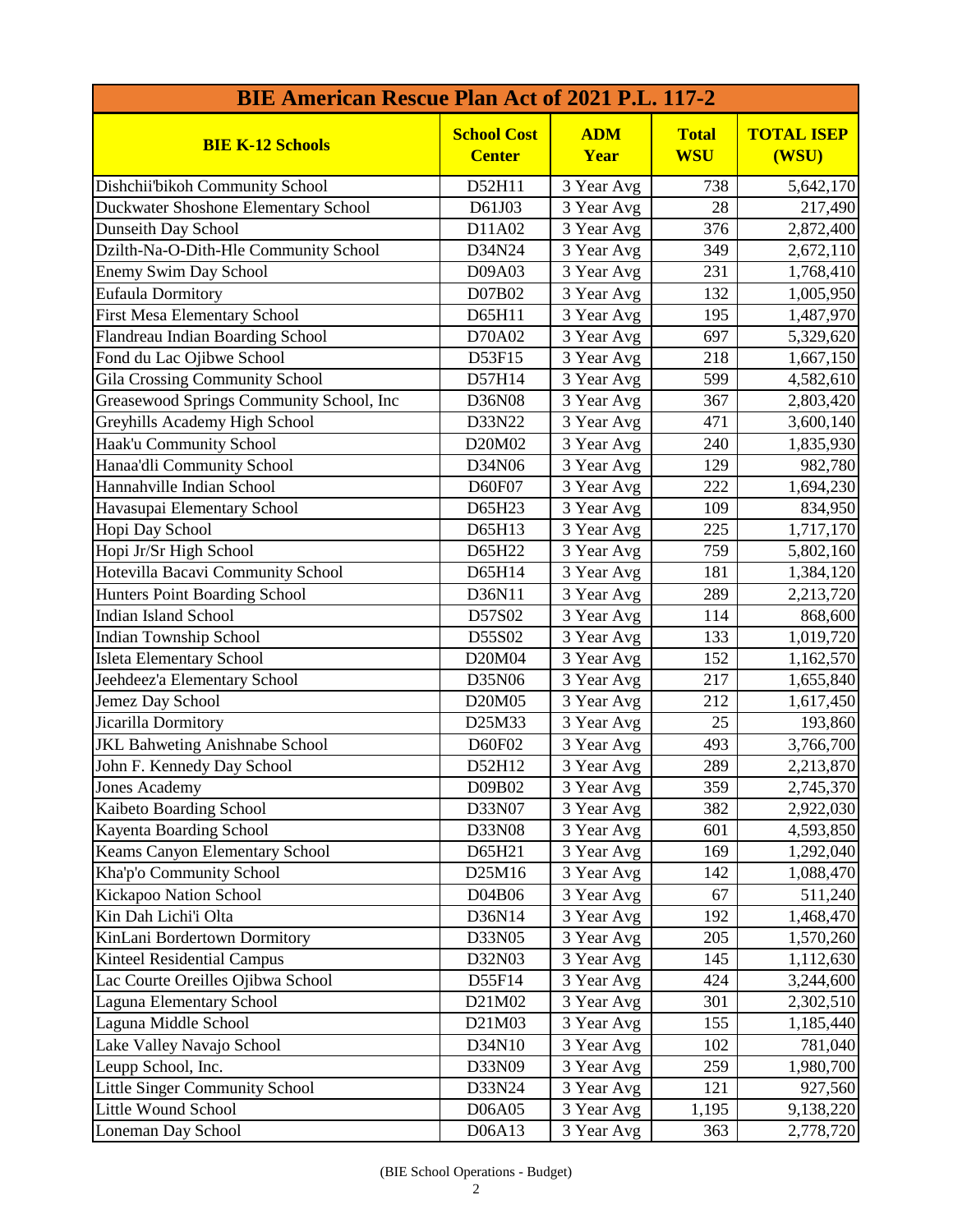| <b>BIE American Rescue Plan Act of 2021 P.L. 117-2</b>   |                                     |                          |                            |                            |
|----------------------------------------------------------|-------------------------------------|--------------------------|----------------------------|----------------------------|
| <b>BIE K-12 Schools</b>                                  | <b>School Cost</b><br><b>Center</b> | <b>ADM</b><br>Year       | <b>Total</b><br><b>WSU</b> | <b>TOTAL ISEP</b><br>(WSU) |
| Lower Brule Day School                                   | D15A02                              | 3 Year Avg               | 458                        | 3,500,030                  |
| Lukachukai Community School                              | D35N07                              | 3 Year Avg               | 595                        | 4,554,010                  |
| Lummi Tribal School System                               | D10P14                              | 3 Year Avg               | 282                        | 2,154,380                  |
| Lummi High School                                        | D10P17                              | 3 Year Avg               | 159                        | 1,217,100                  |
| Mandaree Day School                                      | D11A13                              | 3 Year Avg               | 288                        | 2,199,650                  |
| Many Farms Community School                              | D35N20                              | 3 Year Avg               | 539                        | 4,123,760                  |
| Many Farms High School                                   | D35N21                              | 3 Year Avg               | 770                        | 5,887,650                  |
| Mariano Lake Community School                            | D34N12                              | 3 Year Avg               | 260                        | 1,988,880                  |
| Marty Indian School                                      | D07A12                              | 3 Year Avg               | 484                        | 3,700,470                  |
| Menominee Tribal School                                  | D58F04                              | 3 Year Avg               | 293                        | 2,239,420                  |
| Mescalero Apache School                                  | D20M30                              | 3 Year Avg               | 807                        | 6,170,770                  |
| Meskwaki Settlement School                               | D51F02                              | 3 Year Avg               | 408                        | 3,118,960                  |
| Miccosukee Indian School                                 | D54S02                              | 3 Year Avg               | 198                        | 1,517,340                  |
| Moencopi Day School                                      | D65H15                              | 3 Year Avg               | 189                        | 1,442,320                  |
| <b>Muckleshoot Tribal School</b>                         | D10P16                              | 3 Year Avg               | 652                        | 4,983,720                  |
| Na' Neelzhiin Ji'Olta                                    | D34N18                              | 3 Year Avg               | 275                        | 2,103,440                  |
| Naa Tsis'aan                                             | D33N11                              | 3 Year Avg               | 177                        | 1,356,050                  |
| Navajo Preparatory School                                | D32N20                              | 3 Year Avg               | 667                        | 5,100,960                  |
| Nay-Ah-Shing School                                      | D53F18                              | 3 Year Avg               | 225                        | 1,718,620                  |
| Nazlini Community School                                 | D35N09                              | 3 Year Avg               | 189                        | 1,441,710                  |
| Nenahnezad Community School                              | D32N06                              | 3 Year Avg               | 362                        | 2,764,720                  |
| Noli School                                              | D54J02                              | 3 Year Avg               | 176                        | 1,346,950                  |
| Northern Cheyenne Tribal School                          | D57C04                              | 3 Year Avg               | 313                        | 2,394,510                  |
| <b>Ohkay Owingeh Community School</b>                    | D25M14                              | 3 Year Avg               | 124                        | 946,070                    |
| Ojibwa Indian School                                     | D11A08                              | 3 Year Avg               | 375                        | 2,868,350                  |
| Ojo Encino Day School                                    | D34N13                              | 3 Year Avg               | 213                        | 1,628,760                  |
| <b>Oneida Nation School</b>                              | D55F15                              | 3 Year Avg               | 604                        | 4,622,220                  |
| Paschal Sherman Indian School                            | D03P02                              | 3 Year Avg               | 264                        | 2,017,870                  |
| Pierre Indian Learning Center                            | D01A14                              | 3 Year Avg               | 523                        | 4,000,480                  |
| Pine Hill Schools                                        | D20M29                              | 3 Year Avg               | 451                        | 3,447,490                  |
| Pine Ridge School                                        | D06A16                              | 3 Year Avg               | 1,340                      | 10,249,020                 |
| Pine Springs Day School                                  | D36N18                              | 3 Year Avg               | 97                         | 743,110                    |
| <b>Pinon Community School</b>                            | D35N10                              | 3 Year Avg               | 186                        | 1,425,800                  |
| Porcupine Day School                                     | D06A18                              | 3 Year Avg               | 224                        | 1,709,670                  |
| Pueblo Pintado Community School                          | D34N15                              | 3 Year Avg               | 410                        | 3,131,650                  |
|                                                          | D61J02                              |                          | 156                        | 1,195,610                  |
| Pyramid Lake High School<br>Quileute Tribal School       | D10P02                              | 3 Year Avg<br>3 Year Avg | 109                        |                            |
|                                                          | D32N07                              |                          |                            | 837,100                    |
| <b>Red Rock Day School</b><br>Richfield Residential Hall |                                     | 3 Year Avg               | 234                        | 1,789,130                  |
|                                                          | D33N14                              | 3 Year Avg               | 162                        | 1,239,120                  |
| Riverside Indian School                                  | D01B02                              | 3 Year Avg               | 1,456                      | 11,136,360                 |
| <b>Rock Creek Grant School</b>                           | D10A03                              | 3 Year Avg               | 80                         | 608,280                    |
| <b>Rock Point Community School</b>                       | D35N11                              | 3 Year Avg               | 577                        | 4,410,240                  |
| Rocky Ridge Boarding School                              | D33N15                              | 3 Year Avg               | 183                        | 1,398,730                  |
| Rough Rock Community School                              | D35N12                              | 3 Year Avg               | 346                        | 2,642,820                  |
| <b>Salt River Elementary School</b>                      | D57H19                              | 3 Year Avg               | 487                        | 3,727,470                  |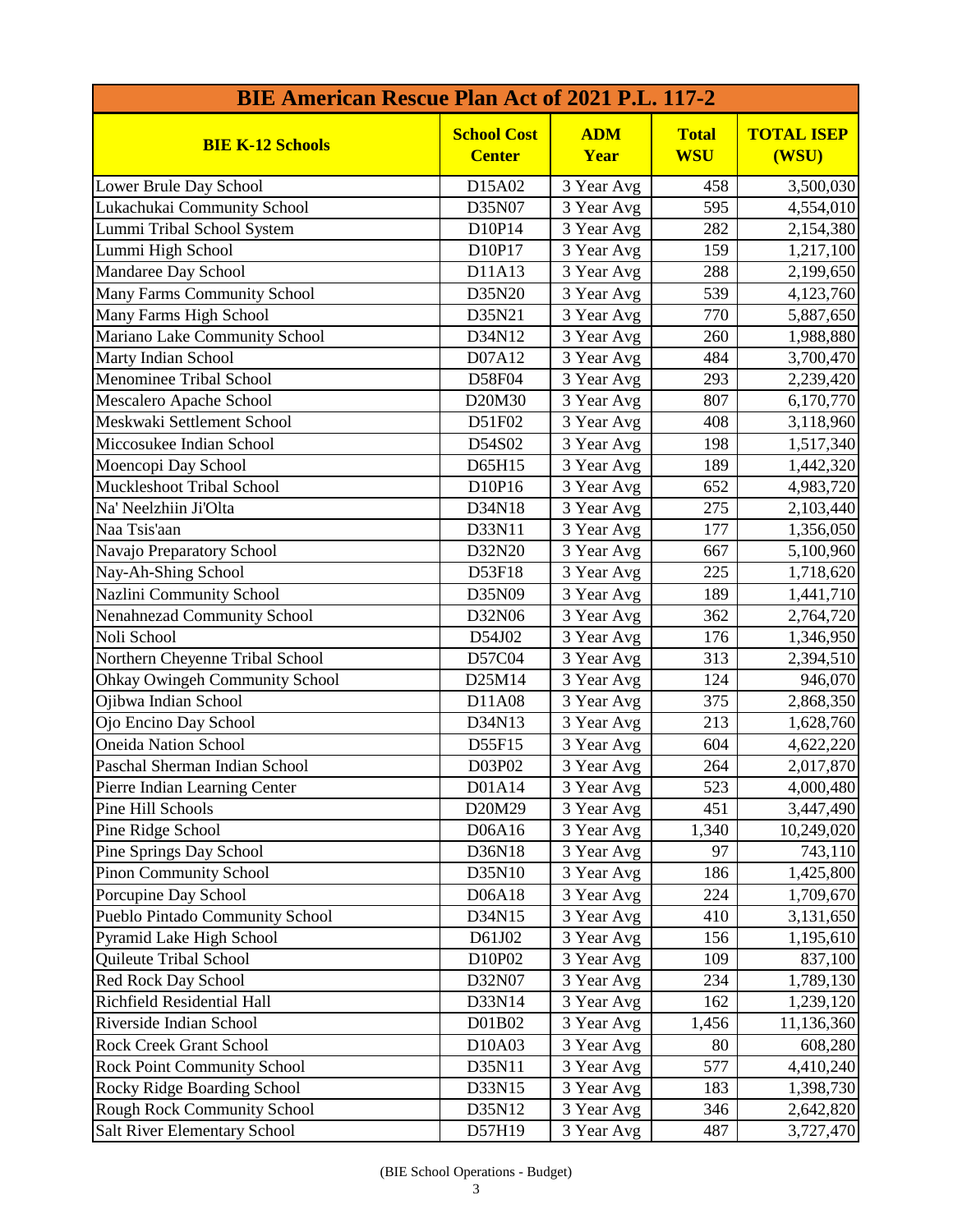| <b>BIE American Rescue Plan Act of 2021 P.L. 117-2</b> |                                     |                    |                            |                            |
|--------------------------------------------------------|-------------------------------------|--------------------|----------------------------|----------------------------|
| <b>BIE K-12 Schools</b>                                | <b>School Cost</b><br><b>Center</b> | <b>ADM</b><br>Year | <b>Total</b><br><b>WSU</b> | <b>TOTAL ISEP</b><br>(WSU) |
| San Felipe Pueblo Elementary School                    | D20M12                              | 3 Year Avg         | 451                        | 3,448,790                  |
| San Ildefonso Day School                               | D25M13                              | 3 Year Avg         | 44                         | 339,090                    |
| San Simon School                                       | D54H22                              | 3 Year Avg         | 450                        | 3,440,230                  |
| Sanostee Day School                                    | D32N09                              | 3 Year Avg         | 86                         | 661,200                    |
| Santa Fe Indian School                                 | D25M32                              | 3 Year Avg         | 1,807                      | 13,822,090                 |
| Santa Rosa Day School                                  | D54H21                              | 3 Year Avg         | 200                        | 1,528,120                  |
| Santa Rosa Ranch School                                | D54H11                              | 3 Year Avg         | 110                        | 841,530                    |
| Seba Dalkai Boarding School                            | D36N19                              | 3 Year Avg         | 161                        | 1,234,610                  |
| Second Mesa Day School                                 | D65H12                              | 3 Year Avg         | 388                        | 2,970,900                  |
| Sequoyah High School                                   | D08B02                              | 3 Year Avg         | 727                        | 5,558,660                  |
| Sevier-Richfield                                       | D33N25                              | 3 Year Avg         | 135                        | 1,030,350                  |
| Sherman Indian High School                             | D60J02                              | 3 Year Avg         | 1,201                      | 9,185,490                  |
| <b>Shiprock Associated Dormitory</b>                   | D32N13                              | 3 Year Avg         | 119                        | 911,280                    |
| Shiprock Northwest (Alternative) High Sc               | D32N15                              | 3 Year Avg         | 277                        | 2,121,490                  |
| <b>Shonto Preparatory School</b>                       | D33N16                              | 3 Year Avg         | 622                        | 4,755,900                  |
| Shoshone-Bannock School District No 512                | D04C02                              | 3 Year Avg         | 158                        | 1,205,020                  |
| Sicangu Owayawa Oti (Rosebud Dorm)                     | D07A10                              | 3 Year Avg         | 228                        | 1,744,550                  |
| <b>Sitting Bull School</b>                             | D10A05                              | 3 Year Avg         | 113                        | 860,730                    |
| St. Francis Indian School                              | D07A09                              | 3 Year Avg         | 1,081                      | 8,264,340                  |
| St. Stephens Indian School                             | D58C10                              | 3 Year Avg         | 378                        | 2,890,300                  |
| <b>Standing Rock Community School</b>                  | D10A08                              | 3 Year Avg         | 999                        | 7,642,680                  |
| T`siya Day School                                      | D20M22                              | 3 Year Avg         | 80                         | 614,320                    |
| Takini School                                          | D01A05                              | 3 Year Avg         | 250                        | 1,911,340                  |
| <b>Taos Day School</b>                                 | D25M19                              | 3 Year Avg         | 141                        | 1,078,300                  |
| Tate Topa Tribal School                                | D09A07                              | 3 Year Avg         | 722                        | 5,520,800                  |
| Te Tsu Geh Oweenge Day School                          | D25M20                              | 3 Year Avg         | 61                         | 466,340                    |
| Theodore Jamerson Elementary                           | D10A10                              | 3 Year Avg         | 201                        | 1,539,210                  |
| <b>Theodore Roosevelt School</b>                       | D52H21                              | 3 Year Avg         | 225                        | 1,722,900                  |
| T'iis Nazbas Community School                          | D32N10                              | 3 Year Avg         | 291                        | 2,226,800                  |
| T'iis Ts'ozi Bi'Olta'                                  | D34N23                              | 3 Year Avg         | 572                        | 4,376,130                  |
| T'iisyaakin Residential Hall                           | D36N09                              | 3 Year Avg         | 192                        | 1,468,320                  |
| Tiospa Zina Tribal School                              | D09A05                              | 3 Year Avg         | 813                        | 6,217,720                  |
| Tiospaye Topa School                                   | D01A15                              | 3 Year Avg         | 236                        | 1,807,100                  |
| <b>Tohaali' Community School</b>                       | D32N11                              | 3 Year Avg         | 224                        | 1,710,520                  |
| To'hajiilee Day School                                 | D34N25                              | 3 Year Avg         | 479                        | 3,663,990                  |
| Tohono O'odham High School                             | D54H25                              | 3 Year Avg         | 165                        | 1,262,300                  |
| <b>Tonalea Day School</b>                              | D33N13                              | 3 Year Avg         | 256                        | 1,958,070                  |
| Tse'ii'ahi' Community School                           | D34N16                              | 3 Year Avg         | 145                        | 1,107,660                  |
| Tuba City Boarding School                              | D33N19                              | 3 Year Avg         | 2,021                      | 15,455,670                 |
| <b>Turtle Mountain Elementary School</b>               | D11A09                              | 3 Year Avg         | 968                        | 7,404,000                  |
| Turtle Mountain High School                            | D11A11                              | 3 Year Avg         | 787                        | 6,015,830                  |
| <b>Turtle Mountain Middle School</b>                   | D11A10                              | 3 Year Avg         | 523                        | 3,996,810                  |
| <b>Twin Buttes Day School</b>                          | D11A14                              | 3 Year Avg         | 60                         | 462,600                    |
| Two Eagle River School                                 | D13C02                              | 3 Year Avg         | 149                        | 1,140,780                  |
| Wa He Lut Indian School                                | D10P13                              | 3 Year Avg         | 170                        | 1,301,070                  |